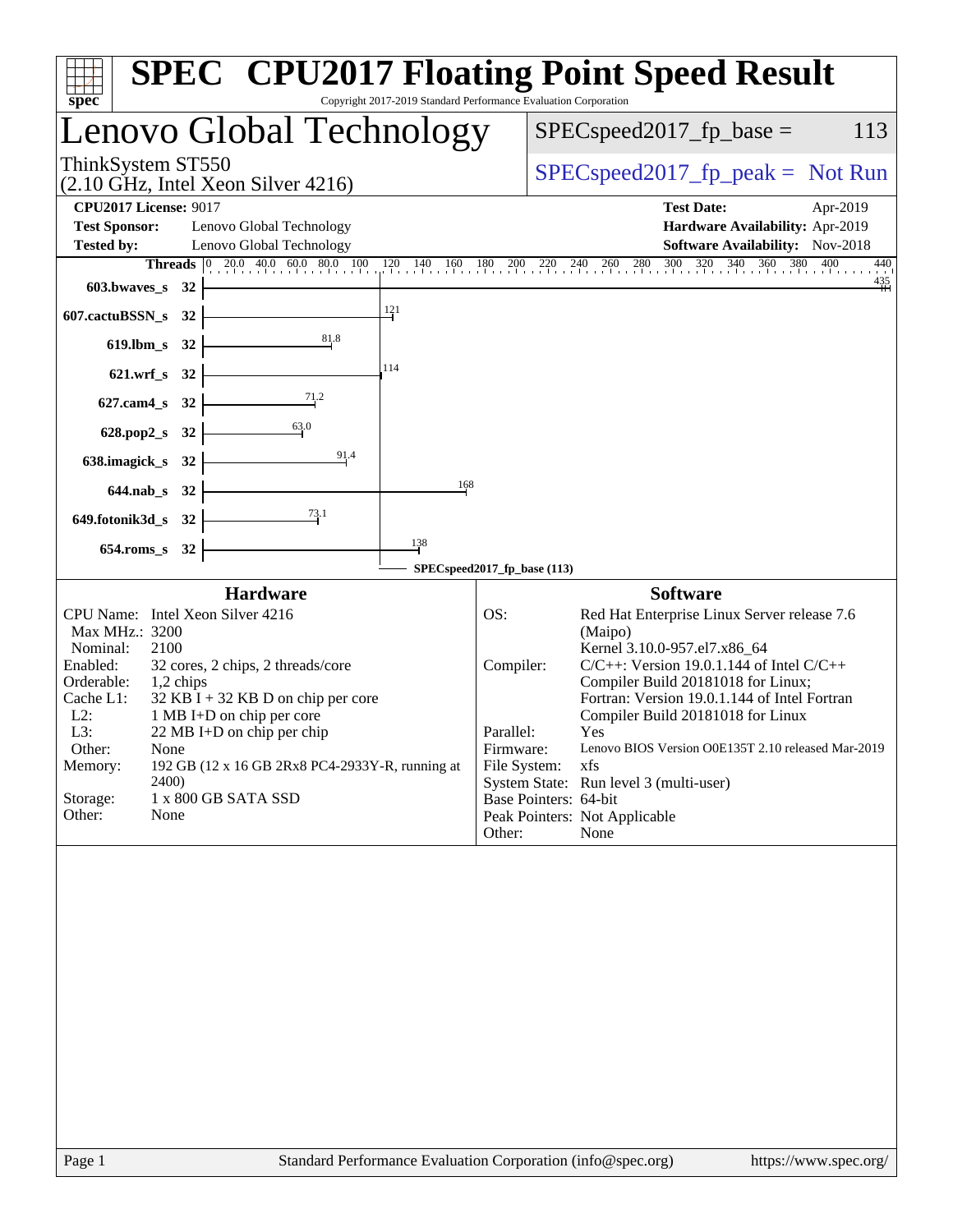

#### **[SPEC CPU2017 Floating Point Speed Result](http://www.spec.org/auto/cpu2017/Docs/result-fields.html#SPECCPU2017FloatingPointSpeedResult)** Copyright 2017-2019 Standard Performance Evaluation Corporation

# Lenovo Global Technology

 $SPEC speed2017<sub>fp</sub> base = 113$ 

(2.10 GHz, Intel Xeon Silver 4216)

ThinkSystem ST550  $SPIz$  [SPECspeed2017\\_fp\\_peak =](http://www.spec.org/auto/cpu2017/Docs/result-fields.html#SPECspeed2017fppeak) Not Run

**[Test Sponsor:](http://www.spec.org/auto/cpu2017/Docs/result-fields.html#TestSponsor)** Lenovo Global Technology **[Hardware Availability:](http://www.spec.org/auto/cpu2017/Docs/result-fields.html#HardwareAvailability)** Apr-2019 **[Tested by:](http://www.spec.org/auto/cpu2017/Docs/result-fields.html#Testedby)** Lenovo Global Technology **[Software Availability:](http://www.spec.org/auto/cpu2017/Docs/result-fields.html#SoftwareAvailability)** Nov-2018

**[CPU2017 License:](http://www.spec.org/auto/cpu2017/Docs/result-fields.html#CPU2017License)** 9017 **[Test Date:](http://www.spec.org/auto/cpu2017/Docs/result-fields.html#TestDate)** Apr-2019

#### **[Results Table](http://www.spec.org/auto/cpu2017/Docs/result-fields.html#ResultsTable)**

|                                   | <b>Base</b>    |                |             |                | <b>Peak</b> |                |            |                |                |              |                |              |                |              |
|-----------------------------------|----------------|----------------|-------------|----------------|-------------|----------------|------------|----------------|----------------|--------------|----------------|--------------|----------------|--------------|
| <b>Benchmark</b>                  | <b>Threads</b> | <b>Seconds</b> | Ratio       | <b>Seconds</b> | Ratio       | <b>Seconds</b> | Ratio      | <b>Threads</b> | <b>Seconds</b> | <b>Ratio</b> | <b>Seconds</b> | <b>Ratio</b> | <b>Seconds</b> | <b>Ratio</b> |
| 603.bwayes s                      | 32             | 135            | 438         | 136            | 433         | 136            | 435        |                |                |              |                |              |                |              |
| 607.cactuBSSN s                   | 32             | 138            | 121         | 138            | <u>121</u>  | 138            | 121        |                |                |              |                |              |                |              |
| $619.$ lbm_s                      | 32             | 64.0           | 81.8        | 64.0           | 81.8        | 63.9           | 81.9       |                |                |              |                |              |                |              |
| $621.wrf$ s                       | 32             | 117            | 113         | 116            | 114         | 116            | 114        |                |                |              |                |              |                |              |
| $627$ .cam4 s                     | 32             | 124            | <b>71.2</b> | 125            | 71.1        | 124            | 71.2       |                |                |              |                |              |                |              |
| $628.pop2_s$                      | 32             | 187            | 63.4        | 188            | 63.0        | 189            | 62.9       |                |                |              |                |              |                |              |
| 638.imagick_s                     | 32             | 158            | 91.1        | 158            | 91.5        | 158            | 91.4       |                |                |              |                |              |                |              |
| $644$ .nab s                      | 32             | 104            | 168         | 104            | 168         | 104            | 168        |                |                |              |                |              |                |              |
| 649.fotonik3d s                   | 32             | 124            | 73.4        | 125            | 73.1        | 125            | 73.1       |                |                |              |                |              |                |              |
| $654$ .roms s                     | 32             | 115            | 137         | 114            | 138         | 114            | <b>138</b> |                |                |              |                |              |                |              |
| $SPEC speed2017$ fp base =<br>113 |                |                |             |                |             |                |            |                |                |              |                |              |                |              |
| SPECspeed 2017 fp peak $=$        |                |                |             | <b>Not Run</b> |             |                |            |                |                |              |                |              |                |              |

Results appear in the [order in which they were run.](http://www.spec.org/auto/cpu2017/Docs/result-fields.html#RunOrder) Bold underlined text [indicates a median measurement](http://www.spec.org/auto/cpu2017/Docs/result-fields.html#Median).

#### **[Operating System Notes](http://www.spec.org/auto/cpu2017/Docs/result-fields.html#OperatingSystemNotes)**

Stack size set to unlimited using "ulimit -s unlimited"

#### **[General Notes](http://www.spec.org/auto/cpu2017/Docs/result-fields.html#GeneralNotes)**

Environment variables set by runcpu before the start of the run: KMP\_AFFINITY = "granularity=fine,compact,1,0" LD\_LIBRARY\_PATH = "/home/cpu2017-1.0.5-ic19.0u1/lib/intel64" OMP\_STACKSIZE = "192M"

 Binaries compiled on a system with 1x Intel Core i9-7900X CPU + 32GB RAM memory using Redhat Enterprise Linux 7.5 Transparent Huge Pages enabled by default Prior to runcpu invocation Filesystem page cache synced and cleared with: sync; echo 3> /proc/sys/vm/drop\_caches Yes: The test sponsor attests, as of date of publication, that CVE-2017-5754 (Meltdown) is mitigated in the system as tested and documented. Yes: The test sponsor attests, as of date of publication, that CVE-2017-5753 (Spectre variant 1) is mitigated in the system as tested and documented. Yes: The test sponsor attests, as of date of publication, that CVE-2017-5715 (Spectre variant 2) is mitigated in the system as tested and documented. Yes: The test sponsor attests, as of date of publication, that CVE-2018-3640 (Spectre variant 3a) is mitigated in the system as tested and documented. Yes: The test sponsor attests, as of date of publication, that CVE-2018-3639 (Spectre variant 4) is mitigated in the system as tested and documented.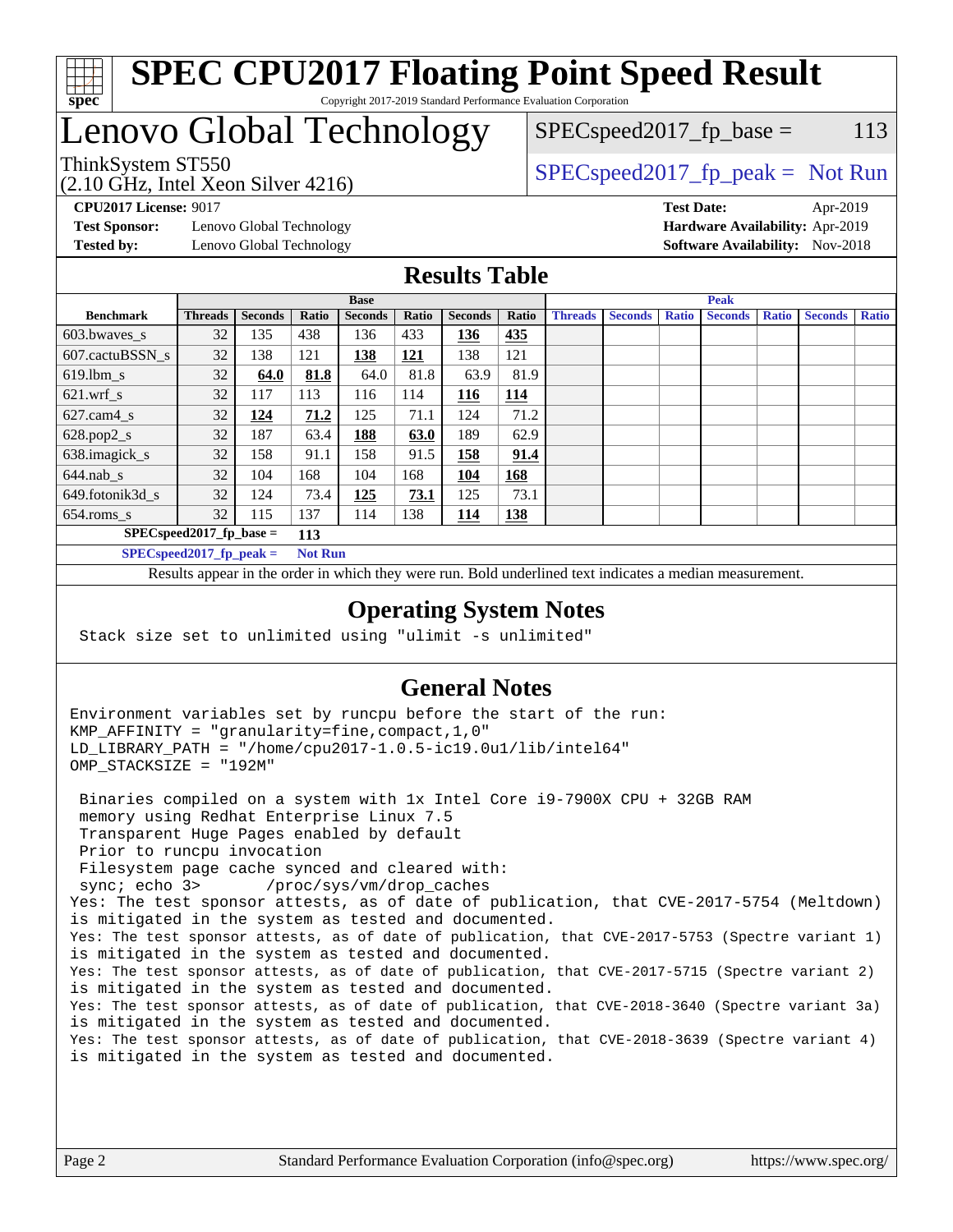| spec <sup>®</sup>                                                                                                                                                                                                                                                                                                                                                                                                                                                                                                                                                                                                                                                                                                                                                                                                                                                                                                                                                                                                                                                                                           | Copyright 2017-2019 Standard Performance Evaluation Corporation                                                                                                                                  | <b>SPEC CPU2017 Floating Point Speed Result</b> |                                 |          |  |  |  |  |
|-------------------------------------------------------------------------------------------------------------------------------------------------------------------------------------------------------------------------------------------------------------------------------------------------------------------------------------------------------------------------------------------------------------------------------------------------------------------------------------------------------------------------------------------------------------------------------------------------------------------------------------------------------------------------------------------------------------------------------------------------------------------------------------------------------------------------------------------------------------------------------------------------------------------------------------------------------------------------------------------------------------------------------------------------------------------------------------------------------------|--------------------------------------------------------------------------------------------------------------------------------------------------------------------------------------------------|-------------------------------------------------|---------------------------------|----------|--|--|--|--|
| Lenovo Global Technology                                                                                                                                                                                                                                                                                                                                                                                                                                                                                                                                                                                                                                                                                                                                                                                                                                                                                                                                                                                                                                                                                    |                                                                                                                                                                                                  | $SPEC speed2017fp base =$                       |                                 | 113      |  |  |  |  |
| ThinkSystem ST550<br>$(2.10 \text{ GHz}, \text{Intel Xeon Silver } 4216)$                                                                                                                                                                                                                                                                                                                                                                                                                                                                                                                                                                                                                                                                                                                                                                                                                                                                                                                                                                                                                                   |                                                                                                                                                                                                  | $SPEC speed2017_fp\_peak = Not Run$             |                                 |          |  |  |  |  |
| <b>CPU2017 License: 9017</b>                                                                                                                                                                                                                                                                                                                                                                                                                                                                                                                                                                                                                                                                                                                                                                                                                                                                                                                                                                                                                                                                                |                                                                                                                                                                                                  | <b>Test Date:</b>                               |                                 | Apr-2019 |  |  |  |  |
| <b>Test Sponsor:</b><br>Lenovo Global Technology                                                                                                                                                                                                                                                                                                                                                                                                                                                                                                                                                                                                                                                                                                                                                                                                                                                                                                                                                                                                                                                            |                                                                                                                                                                                                  |                                                 | Hardware Availability: Apr-2019 |          |  |  |  |  |
| Lenovo Global Technology<br><b>Tested by:</b>                                                                                                                                                                                                                                                                                                                                                                                                                                                                                                                                                                                                                                                                                                                                                                                                                                                                                                                                                                                                                                                               |                                                                                                                                                                                                  |                                                 | Software Availability: Nov-2018 |          |  |  |  |  |
|                                                                                                                                                                                                                                                                                                                                                                                                                                                                                                                                                                                                                                                                                                                                                                                                                                                                                                                                                                                                                                                                                                             | <b>Platform Notes</b>                                                                                                                                                                            |                                                 |                                 |          |  |  |  |  |
| BIOS configuration:<br>Choose Operating Mode set to Maximum Performance<br>Choose Operating Mode set to Custom Mode<br>CPU P-state Control set to Cooperative<br>C-States set to legacy<br>Adjacent Cache Prefetcher set to Disable<br>DCU Streamer Prefetcher set to Disable<br>DCA set to Disable<br>Uncore Frequency Turbo set to Disable<br>Sysinfo program /home/cpu2017-1.0.5-ic19.0ul/bin/sysinfo<br>Rev: r5974 of 2018-05-19 9bcde8f2999c33d61f64985e45859ea9<br>running on localhost. localdomain Sat Apr 20 00:02:23 2019<br>SUT (System Under Test) info as seen by some common utilities.<br>For more information on this section, see<br>https://www.spec.org/cpu2017/Docs/config.html#sysinfo<br>From /proc/cpuinfo<br>model name : Intel(R) Xeon(R) Silver 4216 CPU @ 2.10GHz<br>"physical id"s (chips)<br>2<br>64 "processors"<br>cores, siblings (Caution: counting these is hw and system dependent. The following<br>excerpts from /proc/cpuinfo might not be reliable. Use with caution.)<br>cpu cores : 16<br>siblings : 32<br>physical 0: cores 0 1 2 3 4 5 6 7 8 9 10 11 12 13 14 15 |                                                                                                                                                                                                  |                                                 |                                 |          |  |  |  |  |
| physical 1: cores 0 1 2 3 4 5 6 7 8 9 10 11 12 13 14 15<br>From 1scpu:                                                                                                                                                                                                                                                                                                                                                                                                                                                                                                                                                                                                                                                                                                                                                                                                                                                                                                                                                                                                                                      |                                                                                                                                                                                                  |                                                 |                                 |          |  |  |  |  |
| Architecture:<br>$CPU$ op-mode( $s$ ):<br>Byte Order:<br>CPU(s):<br>On-line CPU(s) list:<br>Thread(s) per core:<br>Core(s) per socket:<br>Socket(s):<br>NUMA $node(s):$<br>Vendor ID:<br>CPU family:<br>Model:<br>Model name:<br>Stepping:<br>CPU MHz:<br>CPU max MHz:<br>CPU min MHz:<br>BogoMIPS:                                                                                                                                                                                                                                                                                                                                                                                                                                                                                                                                                                                                                                                                                                                                                                                                         | x86_64<br>$32$ -bit, $64$ -bit<br>Little Endian<br>64<br>$0 - 63$<br>$\overline{a}$<br>16<br>2<br>$\overline{a}$<br>GenuineIntel<br>6<br>85<br>6<br>2034.118<br>3200.0000<br>800.0000<br>4200.00 | Intel(R) Xeon(R) Silver 4216 CPU @ 2.10GHz      |                                 |          |  |  |  |  |
|                                                                                                                                                                                                                                                                                                                                                                                                                                                                                                                                                                                                                                                                                                                                                                                                                                                                                                                                                                                                                                                                                                             | (Continued on next page)                                                                                                                                                                         |                                                 |                                 |          |  |  |  |  |
| Page 3                                                                                                                                                                                                                                                                                                                                                                                                                                                                                                                                                                                                                                                                                                                                                                                                                                                                                                                                                                                                                                                                                                      | Standard Performance Evaluation Corporation (info@spec.org)                                                                                                                                      |                                                 | https://www.spec.org/           |          |  |  |  |  |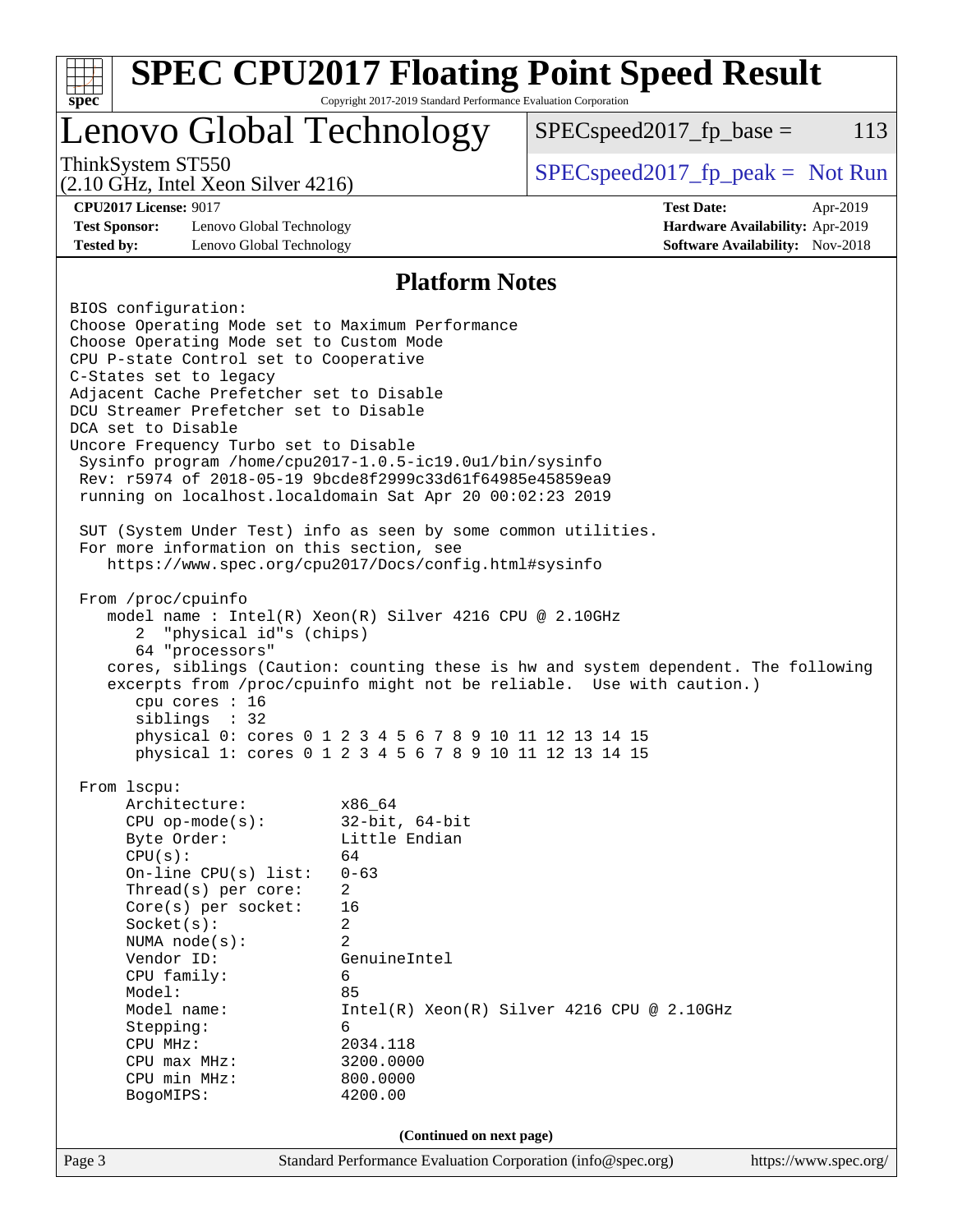

Page 4 Standard Performance Evaluation Corporation [\(info@spec.org\)](mailto:info@spec.org) <https://www.spec.org/>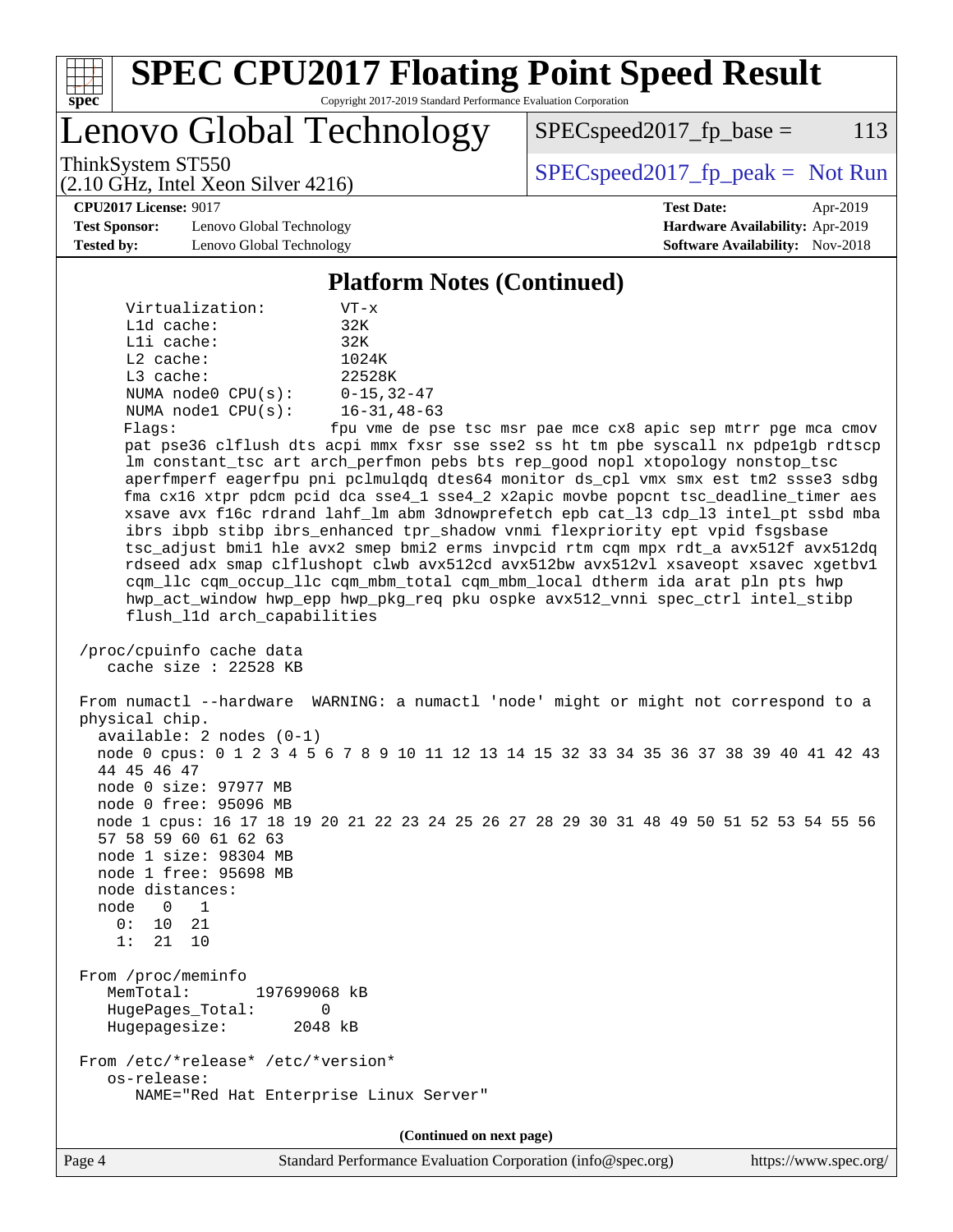| S | U | æ | Ľ |  |
|---|---|---|---|--|

#### **[SPEC CPU2017 Floating Point Speed Result](http://www.spec.org/auto/cpu2017/Docs/result-fields.html#SPECCPU2017FloatingPointSpeedResult)** Copyright 2017-2019 Standard Performance Evaluation Corporation

Lenovo Global Technology

ThinkSystem ST550  $SPEC speed2017_fpcak = Not Run$ 

 $SPEC speed2017_fp\_base = 113$ 

(2.10 GHz, Intel Xeon Silver 4216)

**[CPU2017 License:](http://www.spec.org/auto/cpu2017/Docs/result-fields.html#CPU2017License)** 9017 **[Test Date:](http://www.spec.org/auto/cpu2017/Docs/result-fields.html#TestDate)** Apr-2019 **[Test Sponsor:](http://www.spec.org/auto/cpu2017/Docs/result-fields.html#TestSponsor)** Lenovo Global Technology **[Hardware Availability:](http://www.spec.org/auto/cpu2017/Docs/result-fields.html#HardwareAvailability)** Apr-2019 **[Tested by:](http://www.spec.org/auto/cpu2017/Docs/result-fields.html#Testedby)** Lenovo Global Technology **[Software Availability:](http://www.spec.org/auto/cpu2017/Docs/result-fields.html#SoftwareAvailability)** Nov-2018

#### **[Platform Notes \(Continued\)](http://www.spec.org/auto/cpu2017/Docs/result-fields.html#PlatformNotes)**

 VERSION="7.6 (Maipo)" ID="rhel" ID\_LIKE="fedora" VARIANT="Server" VARIANT\_ID="server" VERSION\_ID="7.6" PRETTY\_NAME="Red Hat Enterprise Linux Server 7.6 (Maipo)" redhat-release: Red Hat Enterprise Linux Server release 7.6 (Maipo) system-release: Red Hat Enterprise Linux Server release 7.6 (Maipo) system-release-cpe: cpe:/o:redhat:enterprise\_linux:7.6:ga:server uname -a: Linux localhost.localdomain 3.10.0-957.el7.x86\_64 #1 SMP Thu Oct 4 20:48:51 UTC 2018 x86\_64 x86\_64 x86\_64 GNU/Linux Kernel self-reported vulnerability status: CVE-2017-5754 (Meltdown): Not affected CVE-2017-5753 (Spectre variant 1): Mitigation: Load fences, \_\_user pointer sanitization CVE-2017-5715 (Spectre variant 2): Mitigation: Enhanced IBRS run-level 3 Apr 20 00:00 SPEC is set to: /home/cpu2017-1.0.5-ic19.0u1 Filesystem Type Size Used Avail Use% Mounted on /dev/sdc3 xfs 691G 31G 661G 5% / Additional information from dmidecode follows. WARNING: Use caution when you interpret this section. The 'dmidecode' program reads system data which is "intended to allow hardware to be accurately determined", but the intent may not be met, as there are frequent changes to hardware, firmware, and the "DMTF SMBIOS" standard. BIOS Lenovo -[O0E135T-2.10]- 03/21/2019 Memory: 12x SK Hynix HMA82GR7CJR8N-WM 16 GB 2 rank 2933, configured at 2400 (End of data from sysinfo program) **[Compiler Version Notes](http://www.spec.org/auto/cpu2017/Docs/result-fields.html#CompilerVersionNotes)** ============================================================================== CC 619.lbm\_s(base) 638.imagick\_s(base) 644.nab\_s(base) ------------------------------------------------------------------------------ Intel(R) C Intel(R) 64 Compiler for applications running on Intel(R)  $64$ , Version 19.0.1.144 Build 20181018 Copyright (C) 1985-2018 Intel Corporation. All rights reserved. ------------------------------------------------------------------------------ **(Continued on next page)**

| Page 5 | Standard Performance Evaluation Corporation (info@spec.org) | https://www.spec.org/ |
|--------|-------------------------------------------------------------|-----------------------|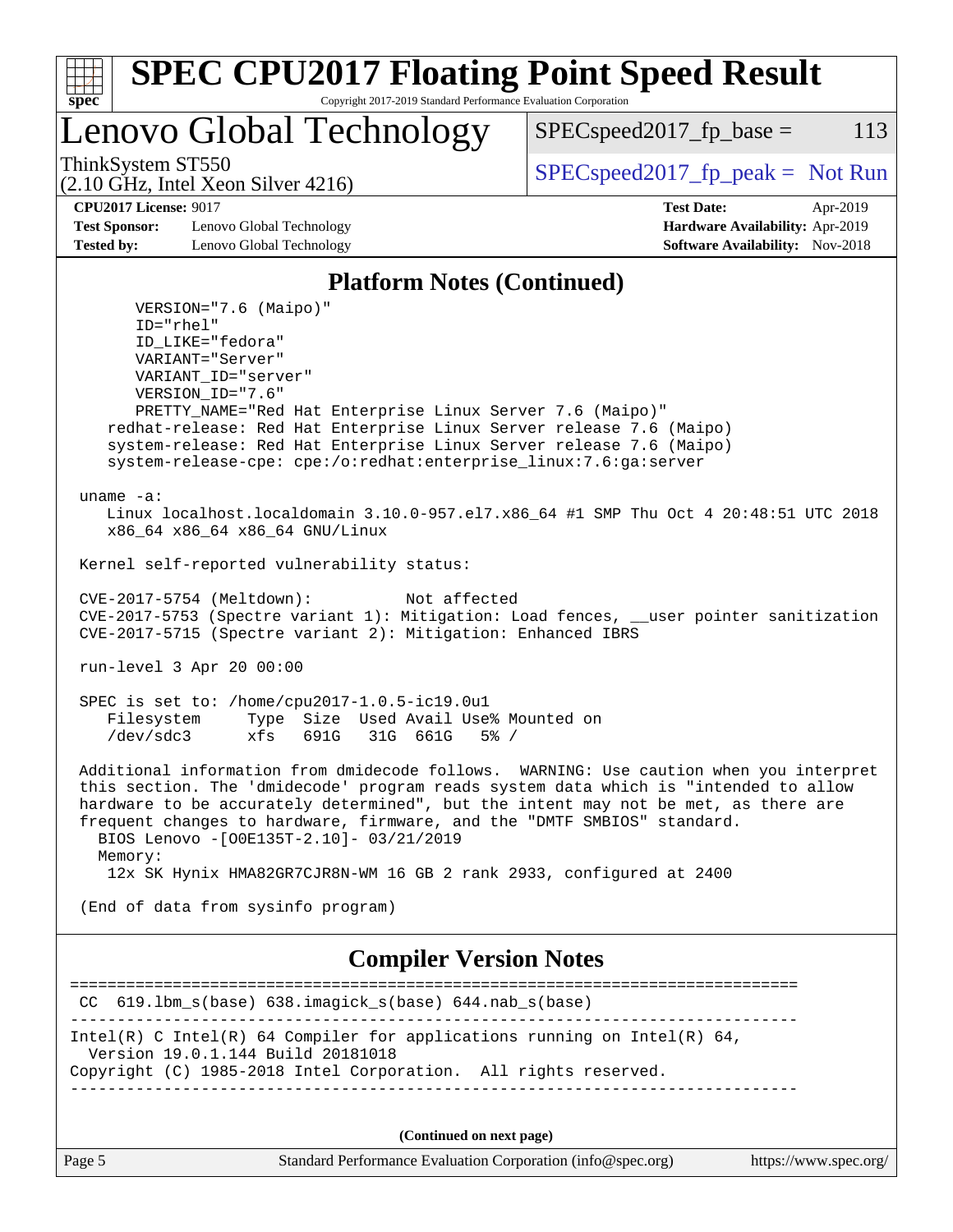

# **[SPEC CPU2017 Floating Point Speed Result](http://www.spec.org/auto/cpu2017/Docs/result-fields.html#SPECCPU2017FloatingPointSpeedResult)**

Copyright 2017-2019 Standard Performance Evaluation Corporation

## Lenovo Global Technology

ThinkSystem ST550<br>  $\begin{array}{r} \text{SPEC speed2017\_fp\_peak = Not Run} \\ \text{SPEC speed2017\_fp\_peak = Not Run} \end{array}$  $SPEC speed2017_fp\_base = 113$ 

(2.10 GHz, Intel Xeon Silver 4216)

**[Test Sponsor:](http://www.spec.org/auto/cpu2017/Docs/result-fields.html#TestSponsor)** Lenovo Global Technology **[Hardware Availability:](http://www.spec.org/auto/cpu2017/Docs/result-fields.html#HardwareAvailability)** Apr-2019 **[Tested by:](http://www.spec.org/auto/cpu2017/Docs/result-fields.html#Testedby)** Lenovo Global Technology **[Software Availability:](http://www.spec.org/auto/cpu2017/Docs/result-fields.html#SoftwareAvailability)** Nov-2018

**[CPU2017 License:](http://www.spec.org/auto/cpu2017/Docs/result-fields.html#CPU2017License)** 9017 **[Test Date:](http://www.spec.org/auto/cpu2017/Docs/result-fields.html#TestDate)** Apr-2019

### **[Compiler Version Notes \(Continued\)](http://www.spec.org/auto/cpu2017/Docs/result-fields.html#CompilerVersionNotes)**

| 607.cactuBSSN s(base)<br>FC.                                                                                                                                                                                                                                                                                                                                                                                                                                                                                                                                       |
|--------------------------------------------------------------------------------------------------------------------------------------------------------------------------------------------------------------------------------------------------------------------------------------------------------------------------------------------------------------------------------------------------------------------------------------------------------------------------------------------------------------------------------------------------------------------|
| Intel(R) $C++$ Intel(R) 64 Compiler for applications running on Intel(R) 64,<br>Version 19.0.1.144 Build 20181018<br>Copyright (C) 1985-2018 Intel Corporation. All rights reserved.<br>Intel(R) C Intel(R) 64 Compiler for applications running on Intel(R) 64,<br>Version 19.0.1.144 Build 20181018<br>Copyright (C) 1985-2018 Intel Corporation. All rights reserved.<br>Intel(R) Fortran Intel(R) 64 Compiler for applications running on Intel(R)<br>64, Version 19.0.1.144 Build 20181018<br>Copyright (C) 1985-2018 Intel Corporation. All rights reserved. |
| 603.bwaves $s(base)$ 649.fotonik3d $s(base)$ 654.roms $s(base)$<br>FC.<br>Intel(R) Fortran Intel(R) 64 Compiler for applications running on Intel(R)<br>64, Version 19.0.1.144 Build 20181018<br>Copyright (C) 1985-2018 Intel Corporation. All rights reserved.                                                                                                                                                                                                                                                                                                   |
| CC $621.$ wrf $s(base)$ 627.cam4 $s(base)$ 628.pop2 $s(base)$                                                                                                                                                                                                                                                                                                                                                                                                                                                                                                      |
| Intel(R) Fortran Intel(R) 64 Compiler for applications running on Intel(R)<br>64, Version 19.0.1.144 Build 20181018<br>Copyright (C) 1985-2018 Intel Corporation. All rights reserved.<br>Intel(R) C Intel(R) 64 Compiler for applications running on Intel(R) 64,<br>Version 19.0.1.144 Build 20181018<br>Copyright (C) 1985-2018 Intel Corporation. All rights reserved.                                                                                                                                                                                         |

## **[Base Compiler Invocation](http://www.spec.org/auto/cpu2017/Docs/result-fields.html#BaseCompilerInvocation)**

[C benchmarks](http://www.spec.org/auto/cpu2017/Docs/result-fields.html#Cbenchmarks): [icc -m64 -std=c11](http://www.spec.org/cpu2017/results/res2019q2/cpu2017-20190429-13087.flags.html#user_CCbase_intel_icc_64bit_c11_33ee0cdaae7deeeab2a9725423ba97205ce30f63b9926c2519791662299b76a0318f32ddfffdc46587804de3178b4f9328c46fa7c2b0cd779d7a61945c91cd35)

[Fortran benchmarks](http://www.spec.org/auto/cpu2017/Docs/result-fields.html#Fortranbenchmarks): [ifort -m64](http://www.spec.org/cpu2017/results/res2019q2/cpu2017-20190429-13087.flags.html#user_FCbase_intel_ifort_64bit_24f2bb282fbaeffd6157abe4f878425411749daecae9a33200eee2bee2fe76f3b89351d69a8130dd5949958ce389cf37ff59a95e7a40d588e8d3a57e0c3fd751)

[Benchmarks using both Fortran and C](http://www.spec.org/auto/cpu2017/Docs/result-fields.html#BenchmarksusingbothFortranandC): [ifort -m64](http://www.spec.org/cpu2017/results/res2019q2/cpu2017-20190429-13087.flags.html#user_CC_FCbase_intel_ifort_64bit_24f2bb282fbaeffd6157abe4f878425411749daecae9a33200eee2bee2fe76f3b89351d69a8130dd5949958ce389cf37ff59a95e7a40d588e8d3a57e0c3fd751) [icc -m64 -std=c11](http://www.spec.org/cpu2017/results/res2019q2/cpu2017-20190429-13087.flags.html#user_CC_FCbase_intel_icc_64bit_c11_33ee0cdaae7deeeab2a9725423ba97205ce30f63b9926c2519791662299b76a0318f32ddfffdc46587804de3178b4f9328c46fa7c2b0cd779d7a61945c91cd35)

**(Continued on next page)**

Page 6 Standard Performance Evaluation Corporation [\(info@spec.org\)](mailto:info@spec.org) <https://www.spec.org/>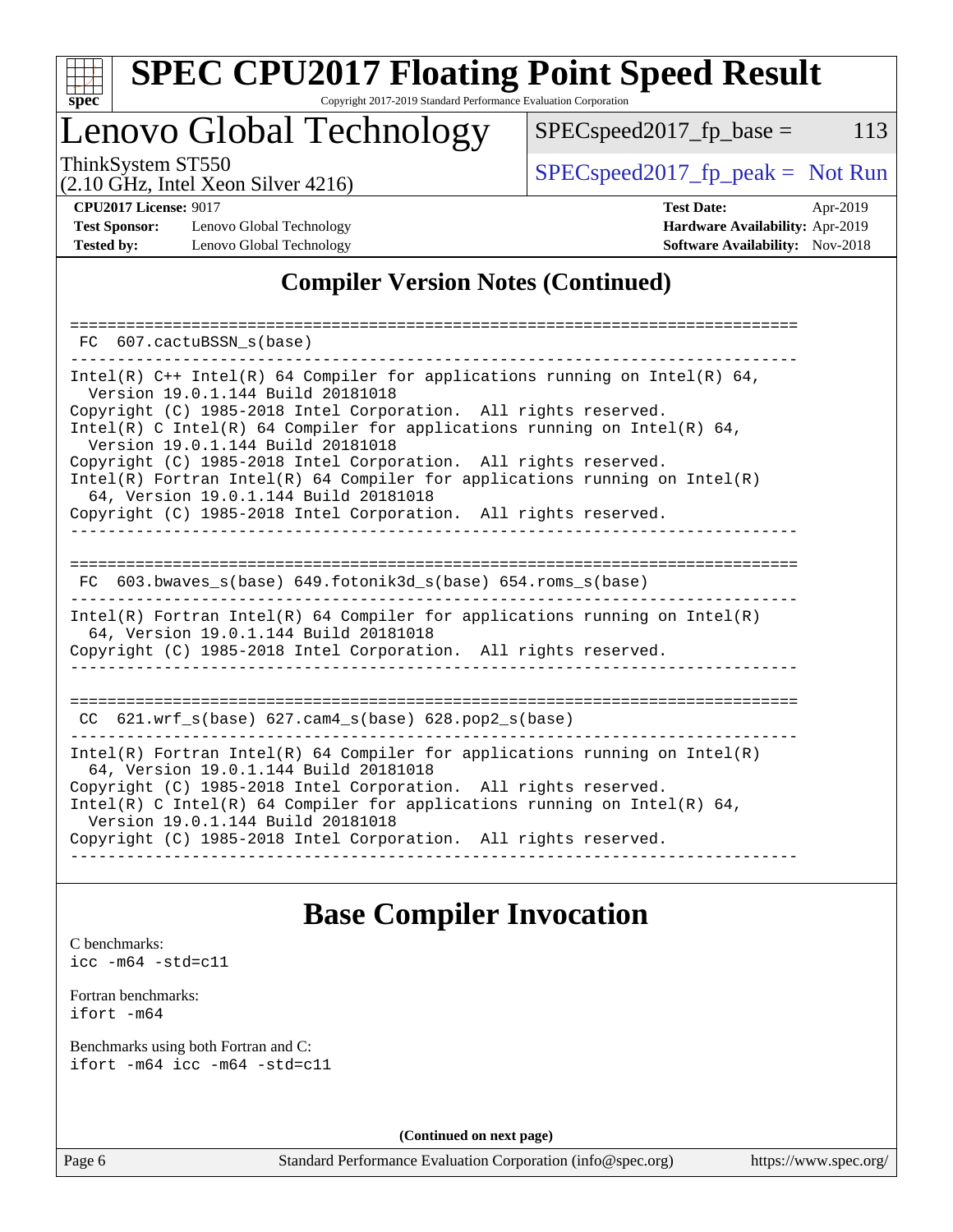

#### **[SPEC CPU2017 Floating Point Speed Result](http://www.spec.org/auto/cpu2017/Docs/result-fields.html#SPECCPU2017FloatingPointSpeedResult)** Copyright 2017-2019 Standard Performance Evaluation Corporation

# Lenovo Global Technology

 $SPEC speed2017_fp\_base = 113$ 

(2.10 GHz, Intel Xeon Silver 4216)

ThinkSystem ST550  $SPIz$  [SPECspeed2017\\_fp\\_peak =](http://www.spec.org/auto/cpu2017/Docs/result-fields.html#SPECspeed2017fppeak) Not Run

**[Test Sponsor:](http://www.spec.org/auto/cpu2017/Docs/result-fields.html#TestSponsor)** Lenovo Global Technology **[Hardware Availability:](http://www.spec.org/auto/cpu2017/Docs/result-fields.html#HardwareAvailability)** Apr-2019 **[Tested by:](http://www.spec.org/auto/cpu2017/Docs/result-fields.html#Testedby)** Lenovo Global Technology **[Software Availability:](http://www.spec.org/auto/cpu2017/Docs/result-fields.html#SoftwareAvailability)** Nov-2018

**[CPU2017 License:](http://www.spec.org/auto/cpu2017/Docs/result-fields.html#CPU2017License)** 9017 **[Test Date:](http://www.spec.org/auto/cpu2017/Docs/result-fields.html#TestDate)** Apr-2019

## **[Base Compiler Invocation \(Continued\)](http://www.spec.org/auto/cpu2017/Docs/result-fields.html#BaseCompilerInvocation)**

[Benchmarks using Fortran, C, and C++:](http://www.spec.org/auto/cpu2017/Docs/result-fields.html#BenchmarksusingFortranCandCXX) [icpc -m64](http://www.spec.org/cpu2017/results/res2019q2/cpu2017-20190429-13087.flags.html#user_CC_CXX_FCbase_intel_icpc_64bit_4ecb2543ae3f1412ef961e0650ca070fec7b7afdcd6ed48761b84423119d1bf6bdf5cad15b44d48e7256388bc77273b966e5eb805aefd121eb22e9299b2ec9d9) [icc -m64 -std=c11](http://www.spec.org/cpu2017/results/res2019q2/cpu2017-20190429-13087.flags.html#user_CC_CXX_FCbase_intel_icc_64bit_c11_33ee0cdaae7deeeab2a9725423ba97205ce30f63b9926c2519791662299b76a0318f32ddfffdc46587804de3178b4f9328c46fa7c2b0cd779d7a61945c91cd35) [ifort -m64](http://www.spec.org/cpu2017/results/res2019q2/cpu2017-20190429-13087.flags.html#user_CC_CXX_FCbase_intel_ifort_64bit_24f2bb282fbaeffd6157abe4f878425411749daecae9a33200eee2bee2fe76f3b89351d69a8130dd5949958ce389cf37ff59a95e7a40d588e8d3a57e0c3fd751)

### **[Base Portability Flags](http://www.spec.org/auto/cpu2017/Docs/result-fields.html#BasePortabilityFlags)**

 603.bwaves\_s: [-DSPEC\\_LP64](http://www.spec.org/cpu2017/results/res2019q2/cpu2017-20190429-13087.flags.html#suite_basePORTABILITY603_bwaves_s_DSPEC_LP64) 607.cactuBSSN\_s: [-DSPEC\\_LP64](http://www.spec.org/cpu2017/results/res2019q2/cpu2017-20190429-13087.flags.html#suite_basePORTABILITY607_cactuBSSN_s_DSPEC_LP64) 619.lbm\_s: [-DSPEC\\_LP64](http://www.spec.org/cpu2017/results/res2019q2/cpu2017-20190429-13087.flags.html#suite_basePORTABILITY619_lbm_s_DSPEC_LP64) 621.wrf\_s: [-DSPEC\\_LP64](http://www.spec.org/cpu2017/results/res2019q2/cpu2017-20190429-13087.flags.html#suite_basePORTABILITY621_wrf_s_DSPEC_LP64) [-DSPEC\\_CASE\\_FLAG](http://www.spec.org/cpu2017/results/res2019q2/cpu2017-20190429-13087.flags.html#b621.wrf_s_baseCPORTABILITY_DSPEC_CASE_FLAG) [-convert big\\_endian](http://www.spec.org/cpu2017/results/res2019q2/cpu2017-20190429-13087.flags.html#user_baseFPORTABILITY621_wrf_s_convert_big_endian_c3194028bc08c63ac5d04de18c48ce6d347e4e562e8892b8bdbdc0214820426deb8554edfa529a3fb25a586e65a3d812c835984020483e7e73212c4d31a38223) 627.cam4\_s: [-DSPEC\\_LP64](http://www.spec.org/cpu2017/results/res2019q2/cpu2017-20190429-13087.flags.html#suite_basePORTABILITY627_cam4_s_DSPEC_LP64) [-DSPEC\\_CASE\\_FLAG](http://www.spec.org/cpu2017/results/res2019q2/cpu2017-20190429-13087.flags.html#b627.cam4_s_baseCPORTABILITY_DSPEC_CASE_FLAG) 628.pop2\_s: [-DSPEC\\_LP64](http://www.spec.org/cpu2017/results/res2019q2/cpu2017-20190429-13087.flags.html#suite_basePORTABILITY628_pop2_s_DSPEC_LP64) [-DSPEC\\_CASE\\_FLAG](http://www.spec.org/cpu2017/results/res2019q2/cpu2017-20190429-13087.flags.html#b628.pop2_s_baseCPORTABILITY_DSPEC_CASE_FLAG) [-convert big\\_endian](http://www.spec.org/cpu2017/results/res2019q2/cpu2017-20190429-13087.flags.html#user_baseFPORTABILITY628_pop2_s_convert_big_endian_c3194028bc08c63ac5d04de18c48ce6d347e4e562e8892b8bdbdc0214820426deb8554edfa529a3fb25a586e65a3d812c835984020483e7e73212c4d31a38223) [-assume byterecl](http://www.spec.org/cpu2017/results/res2019q2/cpu2017-20190429-13087.flags.html#user_baseFPORTABILITY628_pop2_s_assume_byterecl_7e47d18b9513cf18525430bbf0f2177aa9bf368bc7a059c09b2c06a34b53bd3447c950d3f8d6c70e3faf3a05c8557d66a5798b567902e8849adc142926523472) 638.imagick\_s: [-DSPEC\\_LP64](http://www.spec.org/cpu2017/results/res2019q2/cpu2017-20190429-13087.flags.html#suite_basePORTABILITY638_imagick_s_DSPEC_LP64) 644.nab\_s: [-DSPEC\\_LP64](http://www.spec.org/cpu2017/results/res2019q2/cpu2017-20190429-13087.flags.html#suite_basePORTABILITY644_nab_s_DSPEC_LP64) 649.fotonik3d\_s: [-DSPEC\\_LP64](http://www.spec.org/cpu2017/results/res2019q2/cpu2017-20190429-13087.flags.html#suite_basePORTABILITY649_fotonik3d_s_DSPEC_LP64) 654.roms\_s: [-DSPEC\\_LP64](http://www.spec.org/cpu2017/results/res2019q2/cpu2017-20190429-13087.flags.html#suite_basePORTABILITY654_roms_s_DSPEC_LP64)

## **[Base Optimization Flags](http://www.spec.org/auto/cpu2017/Docs/result-fields.html#BaseOptimizationFlags)**

```
C benchmarks: 
-xCORE-AVX512 -ipo -O3 -no-prec-div -qopt-prefetch
-ffinite-math-only -qopt-mem-layout-trans=4 -qopenmp -DSPEC_OPENMP
Fortran benchmarks: 
-DSPEC_OPENMP -xCORE-AVX512 -ipo -O3 -no-prec-div -qopt-prefetch
-ffinite-math-only -qopt-mem-layout-trans=4 -qopenmp
-nostandard-realloc-lhs
Benchmarks using both Fortran and C: 
-xCORE-AVX512 -ipo -O3 -no-prec-div -qopt-prefetch
-ffinite-math-only -qopt-mem-layout-trans=4 -qopenmp -DSPEC_OPENMP
-nostandard-realloc-lhs
Benchmarks using Fortran, C, and C++: 
-xCORE-AVX512 -ipo -O3 -no-prec-div -qopt-prefetch
-ffinite-math-only -qopt-mem-layout-trans=4 -qopenmp -DSPEC_OPENMP
-nostandard-realloc-lhs
```